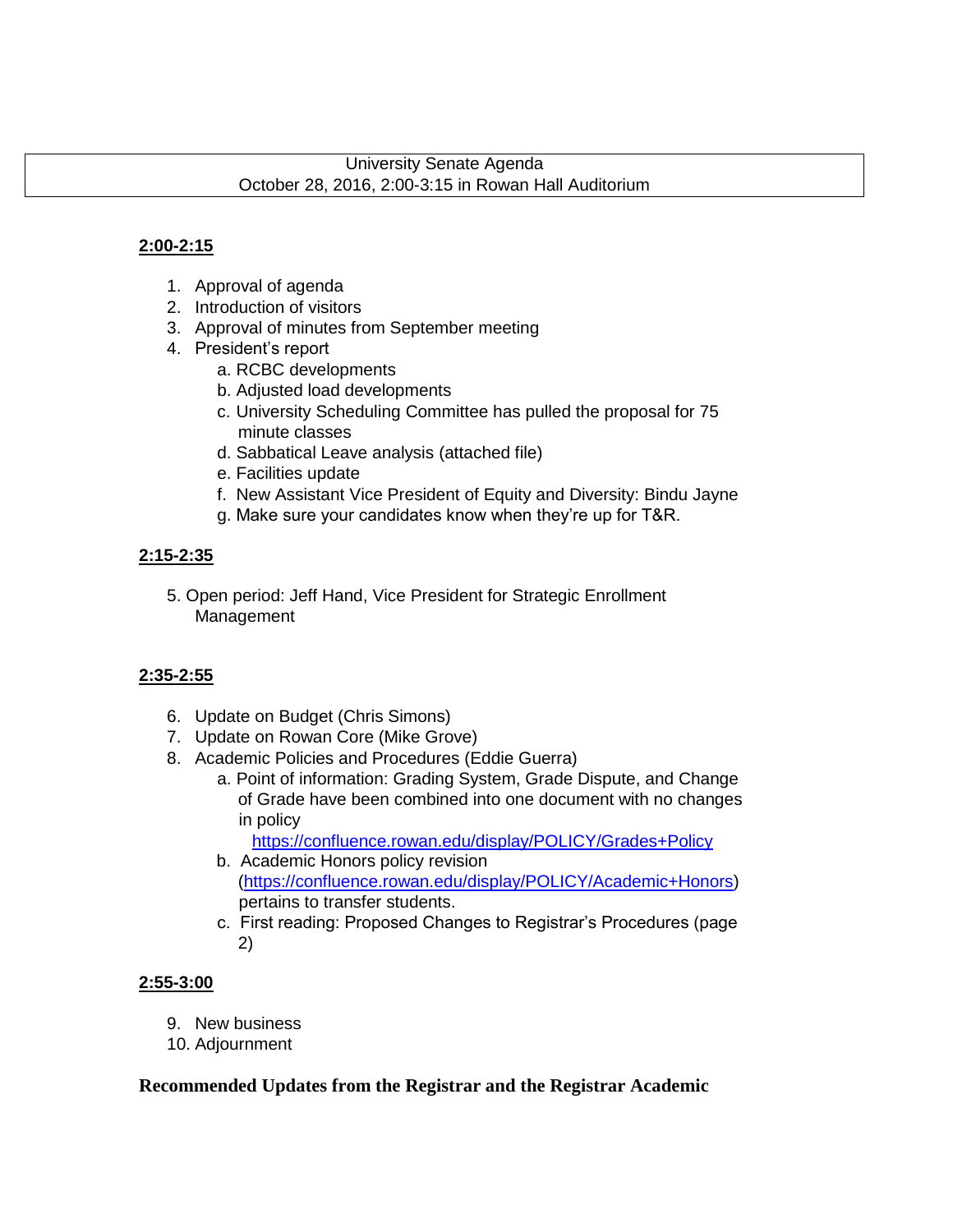## **Board (RAB) to Existing Registration-related Policy**

As of 04/22/16 - DRAFT

### **Rationale for Updates to Existing Registration Policy**

As of January 4, 2016, the Registrar's Office and the Registrar's advising board, RAB, have been charged by the Provost's Office to assess and evaluate registration-related policies, practices, and processes, to ensure that they:

- 1. are fairly and consistently administered across campus, regardless of academic program or college;
- 2. are compliant with recent Financial Aid audit-related findings;
- 3. are up to date and easily found; (For example, currently, several differing versions of registration-related policy are found on many locations throughout the web.)
- 4. are student-centered, serving our current student population in the best possible ways, taking into account changes in that population such as online and off-site students, our office's shift to include graduate students, and the addition of Rowan Global's multiple Parts of Term and drop/add sessions;
- 5. written policy and office practice align, and that any changes therein are wellcommunicated to students, faculty, and staff. (For example, no policy or form allows advisor signatures for overrides, registration, etc.; however, there has been a significant shift in the way advisors function on this campus and, based upon the desires of many academic departments, it had been the practice of the Registrar's Office to accept advising signatures.)

### **RAB Board Members**

- **1.** One representative from the Dean's Office of the College of Communication & Creative Arts: **Olga Vilceanu**
- **2.** One representative from the Dean's Office of the College of Business: **Margaret Van Brunt**
- **3.** One representative from the Dean's Office of the College of Engineering: **Steve Chin/Maria Perez-Colon**
- **4.** One representative from the Dean's Office of the College of Science & Mathematics: **Eve Sledjeski**
- **5.** One representative from the Dean's Office of the College of Performing Arts: **Melanie Stewart**
- **6.** One representative from the Dean's Office of the College of Education: **Lisa VernonDotson**
- **7.** One representative from the Dean's Office of the College of Humanities & Social Sciences: **Stephen Fleming**
- **8.** One representative from the Honor's College: **Kristen diNovi**
- **9.** One representative from GSBS: **Diane Worrad**
- **10.** One representative from Rowan Global: **Kelly Yanek**
- **11.** One to three representatives (as needed) from SEM/Advising: **Lori Getler and Beth Rey**
- **12.** One representative from Student Life/Orientation: **Drew Tinnin**
- **13.** One representative from University Scheduling: **Steve Kessel**
- **14.** One representative from ASA: **Jeffrey Fields**
- **15.** One representative from the Senate Academic Policies & Procedures Committee: **Mike Grove**
- **16. Rebecca Gollihur**, University Registrar or designee, which will often be **Melissa**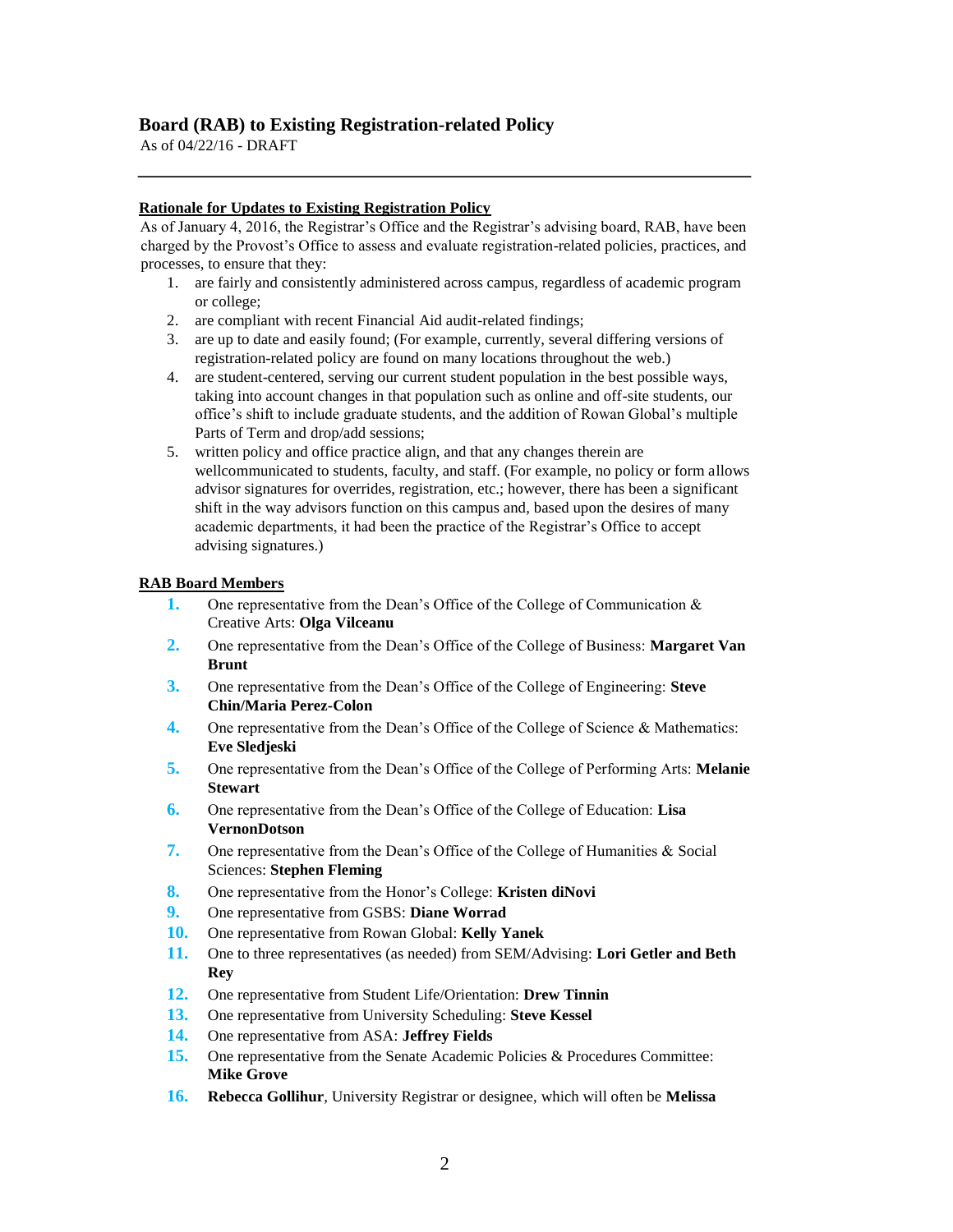#### **McKenna**

#### **Update Plan/Goals**

- Part III of this document is our recommended set of updated registration-related policies that we are asking to be reviewed and approved by the Provost's Office (and AP&P/the Senate if needed).  $\circ$  Current registration-related policy information currently appears in many locations (with differing information/formats) including the Registrar website and forms, the Provost's website, the confluence page (pasted below), and, in some cases, on individual academic college sites. With assistance and input from the Registrar Academic Board (RAB), which includes representation from each academic college, we found, consolidated, and wrote appropriate updates to the major registrationrelated policies.
	- o Once approved, we will work to remove outdate policies and coordinate with the Executive VP as needed to ensure that the policies appear in their full format in the confluence policy site: https://confluence.rowan.edu/display/POLICY/Home, and also as policy summaries on our Registrar forms and website – but always linking back to the one official policy site.

#### **Timeline for Updates**

- The need for appropriate updates is urgent, given the confusion with multiple coexisting policies and practices, and the fact that most current policies do not address (or address fully) the needs of our online, off-site, and graduate students.
- Our hope is that these suggested updates can be approved and communicated in the summer 2016 term so that we may implement them no later than fall 2016. (In practice, many have already been implemented for years, but they have not and do not align with written policy, or no policy exists to support the practice which is causing confusion for students and staff - another reason for urgency.)

### **Chart outlining suggested policy updates from RAB**

| <b>Topic</b> | Old/current policy | Actual practice if  | Suggested new policy and | <b>Rationale for change</b> |  |
|--------------|--------------------|---------------------|--------------------------|-----------------------------|--|
|              |                    | differs from policy | practice                 |                             |  |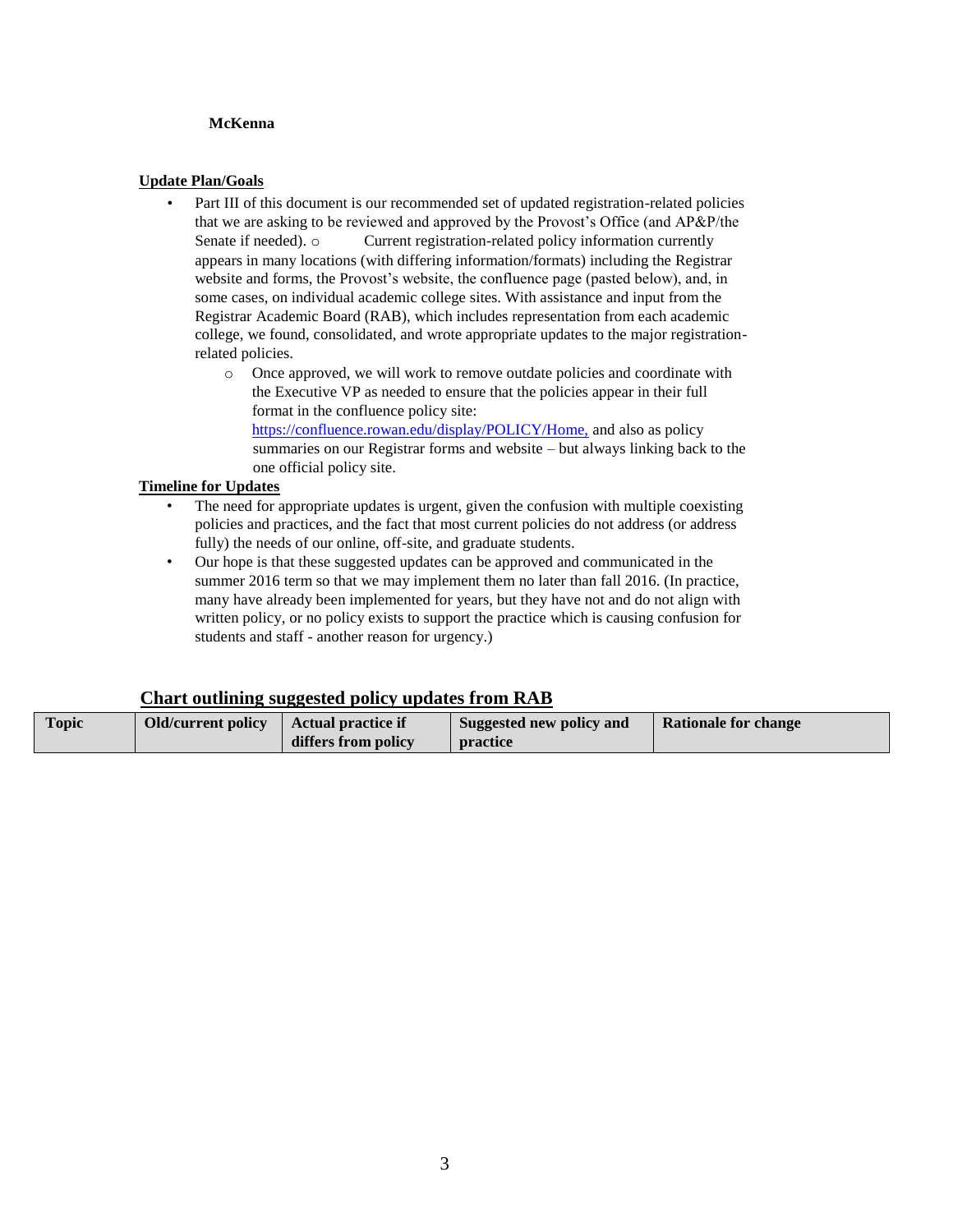| Late<br>registration<br>period and<br>fee                                                              | <b>Extended</b><br>registration is<br>usually conducted<br>prior to the<br>beginning of a<br>semester or summer<br>session. Final<br>registration is<br>conducted prior to<br>the first week of a<br>semester or summer<br>session at which<br>time a late<br>registration fee is<br>charged. | $\blacksquare$<br>"extended<br>registration" is a<br>term we no longer<br>use<br>Call "late<br>$\blacksquare$<br>registration"<br>instead of final<br>Timing has varied -<br>٠<br>past calendars show<br>it was often about<br>one week after the<br>posted Bursar due<br>date for the term -<br>but the "final<br>registration"<br>suggests it is one<br>week prior to<br>courses - and Sp16<br>it was day after<br>payment due - it has<br>not been consistent. | remove "extended<br>registration" and use<br>"late registration" to<br>indicate period after<br>payment due date<br>$\blacksquare$<br>make timing "after the<br>payment deadline" but<br>the actual date the fee<br>will be charged we'll<br>work out with Bursar -<br>so we can normally<br>allow a one-week grace<br>period to students | "late registration" is more<br>accurate since "final" implies<br>registration ends soon and it<br>does not $-$ at that stage<br>Need consistent deadline and<br>$\blacksquare$<br>grace period so Bursar and<br>students have time to work<br>out payments before charging<br>fees                                                                                                                                                                                        |
|--------------------------------------------------------------------------------------------------------|-----------------------------------------------------------------------------------------------------------------------------------------------------------------------------------------------------------------------------------------------------------------------------------------------|-------------------------------------------------------------------------------------------------------------------------------------------------------------------------------------------------------------------------------------------------------------------------------------------------------------------------------------------------------------------------------------------------------------------------------------------------------------------|-------------------------------------------------------------------------------------------------------------------------------------------------------------------------------------------------------------------------------------------------------------------------------------------------------------------------------------------|---------------------------------------------------------------------------------------------------------------------------------------------------------------------------------------------------------------------------------------------------------------------------------------------------------------------------------------------------------------------------------------------------------------------------------------------------------------------------|
| <b>Define</b><br>"Primary<br>Part o<br>Term" to<br>show major<br>registration<br>deadlines<br>for term | No definition<br>$\blacksquare$<br>exists<br>$\blacksquare$<br>Only the<br>main/full Part of<br>Term/Session<br>was ever<br>addressed with<br>deadline dates<br>by the Registrar                                                                                                              | As of Spring 2016,<br>٠<br>we provided the<br>major registration<br>deadline dates for<br>the students<br>Registrar serves,<br>and defined<br>"Primary Part of<br>Term" as "those<br>Parts of Term that<br>are intended for<br>non-medical<br>students and have<br>at least 20 sections<br>and/or serve more<br>than one student<br>population."                                                                                                                  | See "actual practice"                                                                                                                                                                                                                                                                                                                     | Some terms there are 30 or<br>$\blacksquare$<br>more Parts of Term – but at<br>least the major Parts of Term<br>(in which most students fall)<br>need to have posted deadlines<br>so we can perform proper<br>processing<br>$\blacksquare$<br>Registrar now oversees<br>Rowan Global, accelerated,<br>online, and graduate students<br>- so the major Part of Term<br>deadlines need to be<br>established, shared, and easy<br>for students, faculty and staff<br>to find |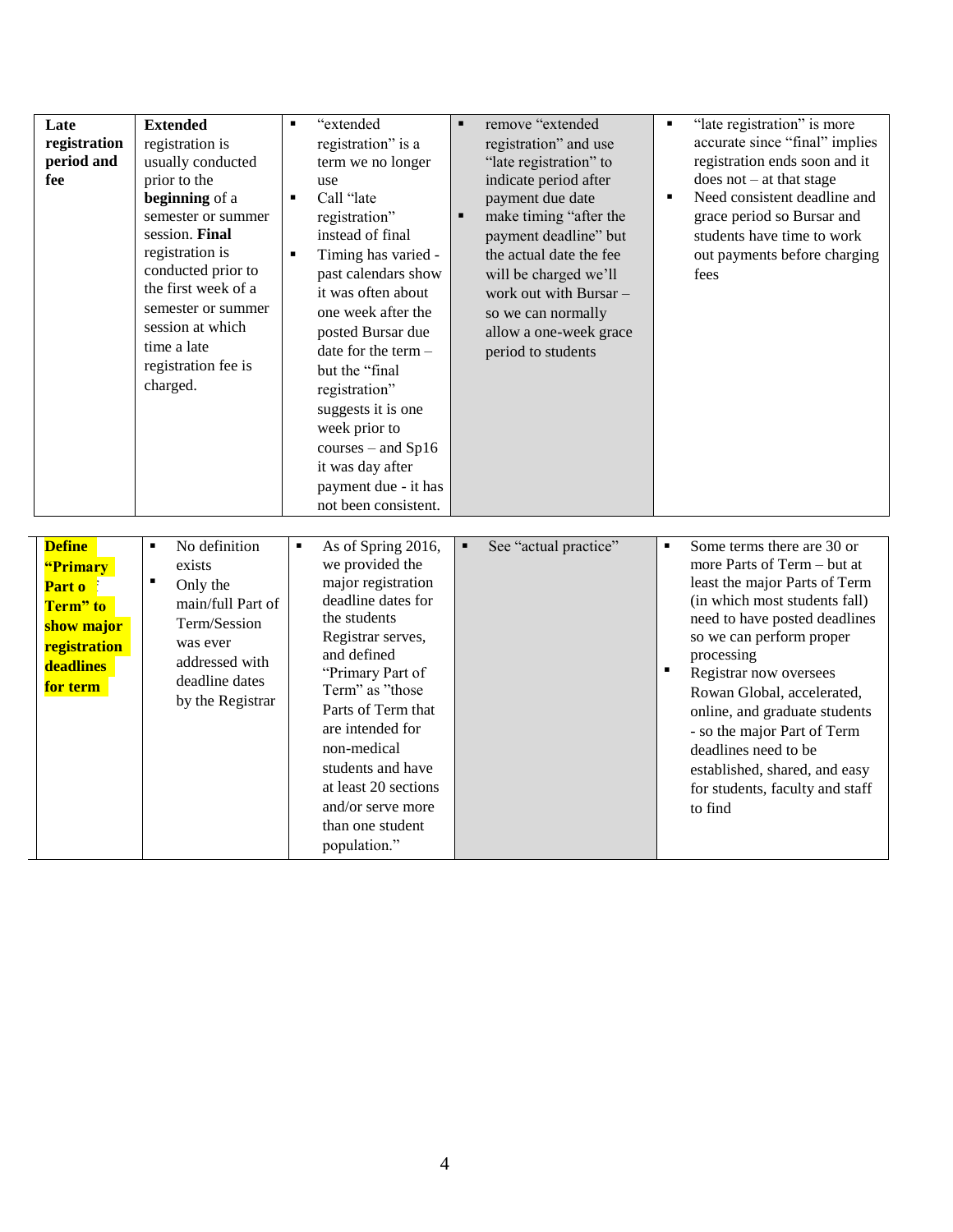| <b>Approvals</b><br>for<br>registration<br>-related<br>forms | Required<br>$\blacksquare$<br>signatures on<br>forms vary (a<br>few are outlined<br>below):<br>Pre-req:<br>$\circ$<br>instructor<br>and chair<br>$P/NC$ :<br>$\circ$<br>instructor<br>$\circ$<br>Duplic<br>ate<br>Crse.<br>Waiver:<br>chair<br>Course<br>$\circ$<br>repeat: chair<br>Hardship<br>$\circ$<br>Withdrawal<br>: instructor,<br>chair, and<br>dean | Registrar has and is<br>accepting many<br>variations of the<br>actual signature<br>policies - only one<br>signature (if the<br>higher-level<br>signee), advisor<br>signatures (not<br>included on forms),<br>and in some cases,<br>other signatures<br>(not indicated on<br>forms) since acad.<br>depts. differ on<br>whom they will<br>allow to authorize -<br>but there is no<br>policy guiding this<br>so we can be fair<br>and consistent | Reduce forms to<br>٠<br>minimum # of signatures<br>needed<br>$\blacksquare$<br>Each acad. dept. uses an<br>"alias" email address<br>such as<br>BiologyDept@rowan.edu<br>(some already have)<br>Dept. establishes that<br>those who access above<br>address have authority to<br>sign off on these<br>particular forms<br>Registrar uses and tells<br>students to use above<br>address and will accept<br>approvals from above | Need consistency<br>$\blacksquare$<br>Inconsistencies cause<br>٠<br>confusion and delays<br>Many times, it is difficult for<br>$\blacksquare$<br>students to reach the<br>designated signees at all or in<br>a timely manner<br>٠<br>Need more flexibility (for<br>Registrar and acad. Depts.) to<br>be able to process our many<br>override requests efficiently |
|--------------------------------------------------------------|---------------------------------------------------------------------------------------------------------------------------------------------------------------------------------------------------------------------------------------------------------------------------------------------------------------------------------------------------------------|-----------------------------------------------------------------------------------------------------------------------------------------------------------------------------------------------------------------------------------------------------------------------------------------------------------------------------------------------------------------------------------------------------------------------------------------------|-------------------------------------------------------------------------------------------------------------------------------------------------------------------------------------------------------------------------------------------------------------------------------------------------------------------------------------------------------------------------------------------------------------------------------|-------------------------------------------------------------------------------------------------------------------------------------------------------------------------------------------------------------------------------------------------------------------------------------------------------------------------------------------------------------------|
| <b>Regula</b><br>Drop/A ld<br><b>Period</b>                  | The dates<br>٠<br>for the full<br>term<br>drop/add                                                                                                                                                                                                                                                                                                            | Same with the<br>$\blacksquare$<br>addition of Rowan<br>Global drop/adds:<br>If the course                                                                                                                                                                                                                                                                                                                                                    | See "actual practice"<br>٠                                                                                                                                                                                                                                                                                                                                                                                                    | This is not a change to past<br>policy or practice, but we are<br>simply putting Rowan Global<br>and main campus/Registrar                                                                                                                                                                                                                                        |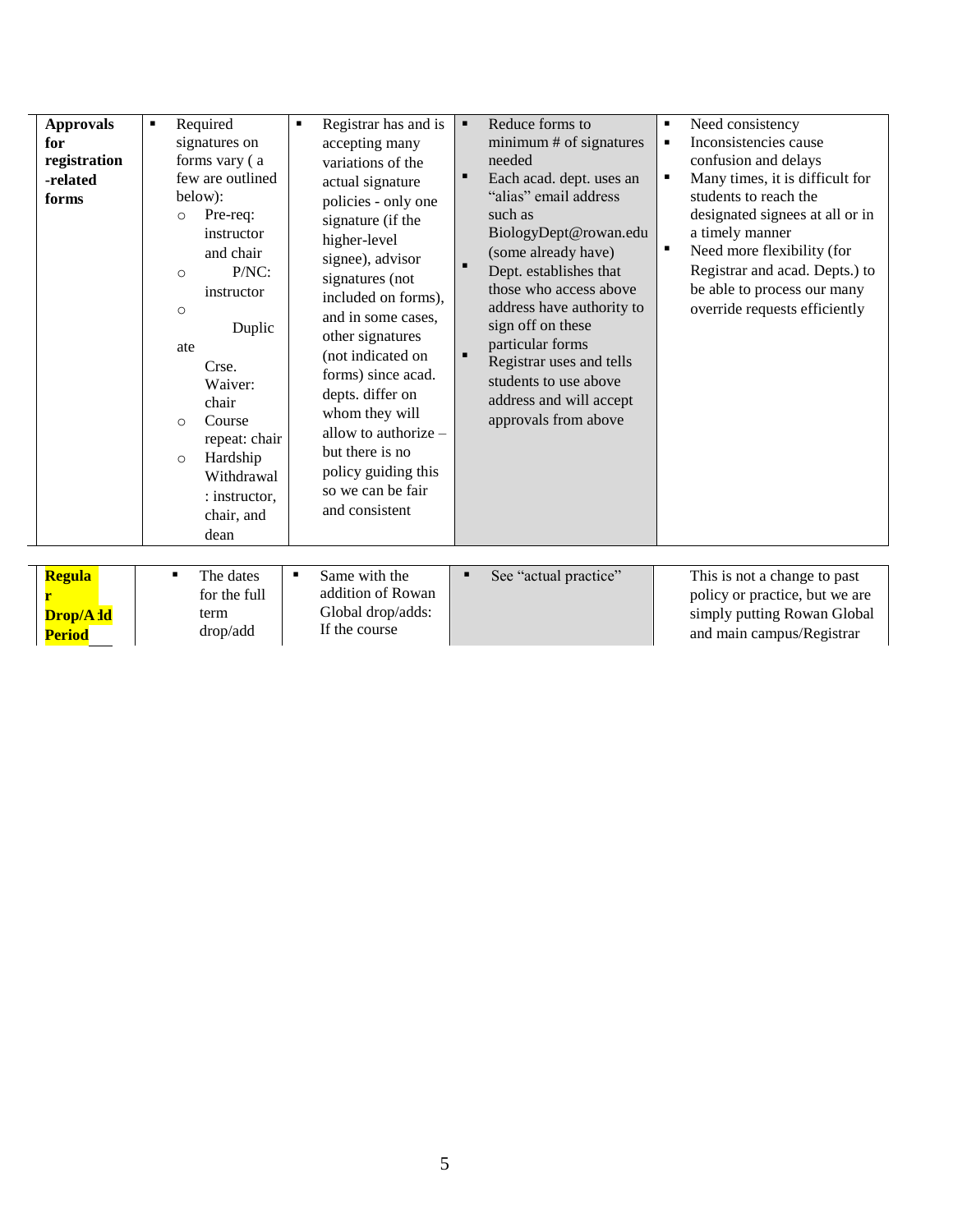| have<br>always<br>reflected 5<br>business<br>days from<br>the start of<br>the term. | length/Part of<br>٠<br>Term in which the<br>course appears is 3<br>weeks or shorter:<br>Regular<br>$\circ$<br>Drop/Add<br>dates are the<br>first 2 business<br>days of the<br>session/Part of<br>Term in which the<br>course appears If<br>the course<br>length/Part of<br>٠<br>Term in which the<br>course appears is<br>over 3 weeks and<br>up to 6 weeks:<br>Regular<br>٠<br>Drop/Add<br>dates are the<br>first 3 business<br>days of the<br>session/Part of<br>Term in which the<br>course appears If<br>the course<br>length/Part of<br>Term in which the<br>$\blacksquare$<br>course appears is<br>over 6 weeks and<br>up to the full<br>term (12-16)<br>weeks):<br>Regular<br>Ξ<br>Drop/Add<br>dates are the<br>first 5 business<br>days of the<br>session/Part of<br>Term in which<br>the course<br>appears | dates together, making them<br>٠<br>easier to find and follow<br>Need drop/add dates for all<br>course lengths.<br>٠ |
|-------------------------------------------------------------------------------------|---------------------------------------------------------------------------------------------------------------------------------------------------------------------------------------------------------------------------------------------------------------------------------------------------------------------------------------------------------------------------------------------------------------------------------------------------------------------------------------------------------------------------------------------------------------------------------------------------------------------------------------------------------------------------------------------------------------------------------------------------------------------------------------------------------------------|----------------------------------------------------------------------------------------------------------------------|
|-------------------------------------------------------------------------------------|---------------------------------------------------------------------------------------------------------------------------------------------------------------------------------------------------------------------------------------------------------------------------------------------------------------------------------------------------------------------------------------------------------------------------------------------------------------------------------------------------------------------------------------------------------------------------------------------------------------------------------------------------------------------------------------------------------------------------------------------------------------------------------------------------------------------|----------------------------------------------------------------------------------------------------------------------|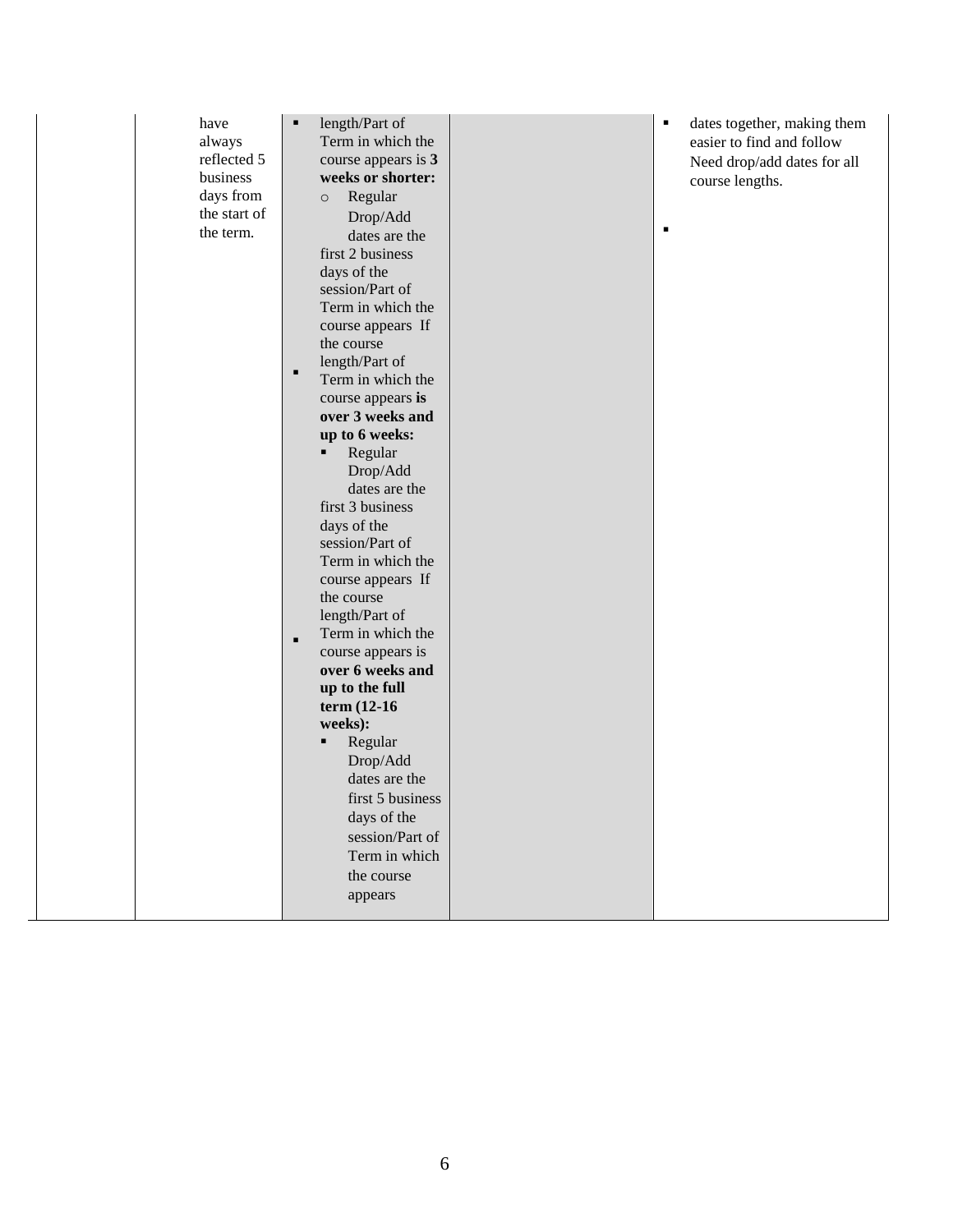| Late<br>Drop/Add<br><b>Period</b><br>and Form          | Up to 2 weeks<br>٠<br>after drop/add<br>and required<br>hardship<br>documentation<br>and instructor,<br>chair, dean,<br>Registrar, and<br><b>Bursar</b><br>signatures | Same - except the<br>٠<br>deadline is violated<br>constantly for<br>legitimate reasons.              | Establish shorter<br>٠<br>deadlines because two<br>weeks after drop/add is<br>too long<br>After the Regular<br>$\circ$<br>Drop/Add period, a<br>grace period of<br>equal length to the<br>drop/add period<br>(for the particular<br>course/Part of<br>Term) is provided<br>to accommodate<br>special circumstances<br>that delayed the original<br>registration adjustment.<br>Provide timelier, less<br>cumbersome process for<br>$\blacksquare$<br>faculty and student to<br>manage administrative<br>delays and cases like<br>Internship and Field Exp.<br>that might be set<br>up/begin after regular<br>drop/add.<br>Reduce to only one or<br>two signatures $-$<br>$\blacksquare$<br>depending upon situation<br>(adds always need<br>instructor but drops may<br>only need signature from<br>staff member (such as<br>Bursar or Aid) who can<br>verify delay.<br>Adds can continue to<br>happen even after this<br>п<br>period if circumstances<br>warrant - with<br>instructoronly approval. | Current late drop/add process<br>is only possible during<br>hardship and is too $\log - \text{up}$<br>to weeks after regular<br>drop/add.<br>RAB felt that a shorter period<br>would more easily allow for<br>the many necessary<br>administrative drop/adds<br>(without<br>documentation/hardship) to<br>occur in a more timely manner<br>and better serve students. (The<br>hardship option is still<br>possible through the hardship<br>form if there is not an<br>administrative issue/delay.) |
|--------------------------------------------------------|-----------------------------------------------------------------------------------------------------------------------------------------------------------------------|------------------------------------------------------------------------------------------------------|------------------------------------------------------------------------------------------------------------------------------------------------------------------------------------------------------------------------------------------------------------------------------------------------------------------------------------------------------------------------------------------------------------------------------------------------------------------------------------------------------------------------------------------------------------------------------------------------------------------------------------------------------------------------------------------------------------------------------------------------------------------------------------------------------------------------------------------------------------------------------------------------------------------------------------------------------------------------------------------------------|----------------------------------------------------------------------------------------------------------------------------------------------------------------------------------------------------------------------------------------------------------------------------------------------------------------------------------------------------------------------------------------------------------------------------------------------------------------------------------------------------|
| <b>Late start</b><br>registration<br>and<br>adjustment | $\blacksquare$<br>There was no<br>real policy or<br>$process -$<br>students who                                                                                       | $\blacksquare$<br>Same - except the<br>deadline is violated<br>constantly for<br>legitimate reasons. | Establish a late start<br>registration and<br>adjustment policy and<br>form that allows students                                                                                                                                                                                                                                                                                                                                                                                                                                                                                                                                                                                                                                                                                                                                                                                                                                                                                                     | Need formal process and form<br>٠<br>so students and staff don't<br>unnecessarily complete late<br>add form for a class that has                                                                                                                                                                                                                                                                                                                                                                   |

to easily register for

not yet begun

wanted to take

**form/proces**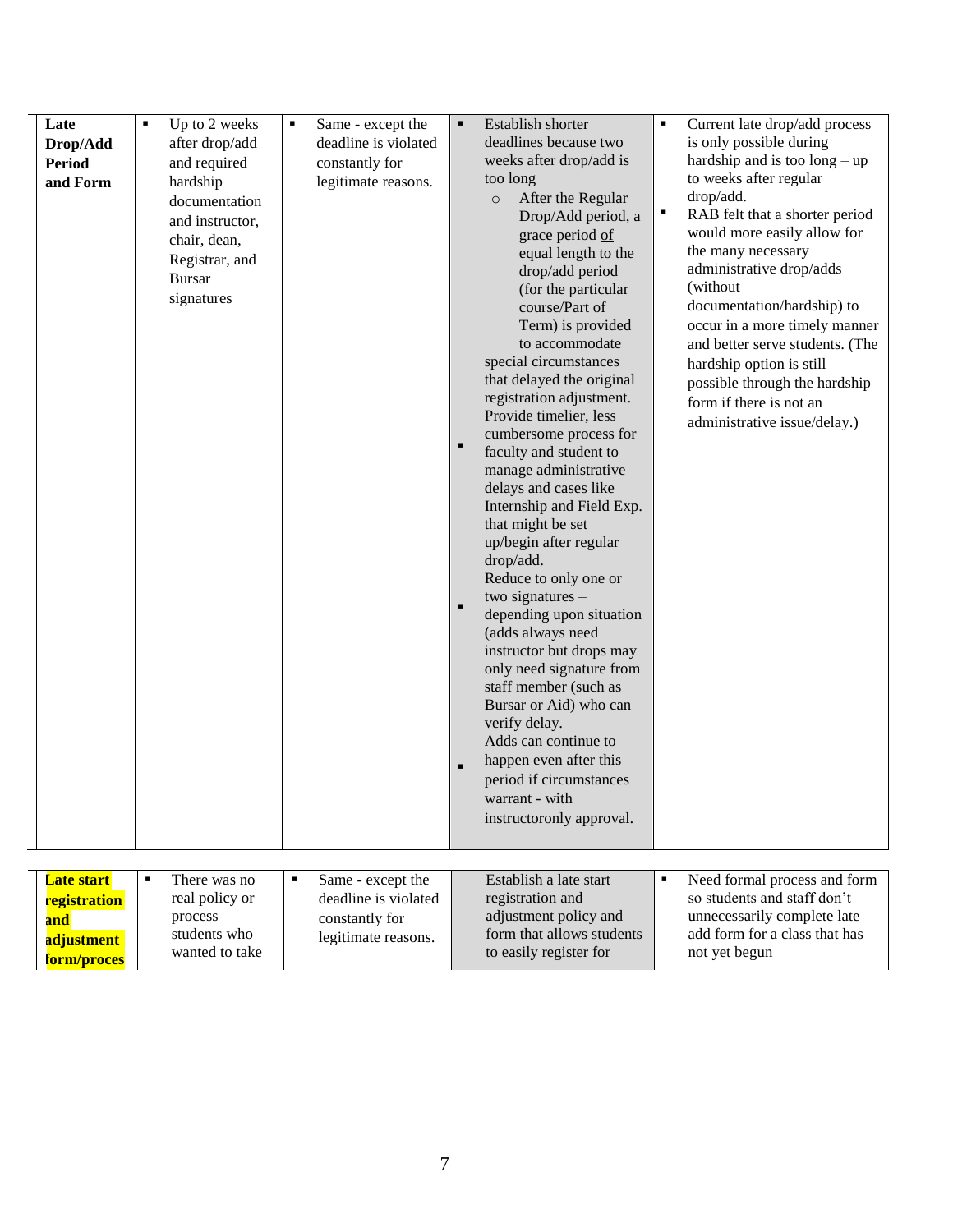| -3 | late-start<br>courses had to<br>complete the<br>cumbersome<br>late drop/add<br>process, that<br>technically,<br>required<br>hardship<br>documentation<br>and had to be<br>completed<br>within 2 weeks<br>of start of term<br>– even though<br>the course in<br>question still<br>had registration<br>open. |  |  | latestart courses (those)<br>that begin in<br>October/March) that<br>have availability and/or<br>to drop those same<br>courses within the<br>appropriate drop/add<br>periods<br>Establish and better<br>communicate that the<br>drop/add periods for<br>latestart courses differ<br>from full-term courses. | ٠<br>٠ | Eliminate confusion and need<br>for multiple signatures<br>Working to try to put late-start<br>registration process online but<br>in the meantime, manual<br>process of some type is<br>needed.<br>Also need to ensure that<br>anyone going through this<br>notifies Aid so that they are<br>packaged/adjusted correctly<br>with the proper number of<br>credits |
|----|------------------------------------------------------------------------------------------------------------------------------------------------------------------------------------------------------------------------------------------------------------------------------------------------------------|--|--|-------------------------------------------------------------------------------------------------------------------------------------------------------------------------------------------------------------------------------------------------------------------------------------------------------------|--------|------------------------------------------------------------------------------------------------------------------------------------------------------------------------------------------------------------------------------------------------------------------------------------------------------------------------------------------------------------------|
|----|------------------------------------------------------------------------------------------------------------------------------------------------------------------------------------------------------------------------------------------------------------------------------------------------------------|--|--|-------------------------------------------------------------------------------------------------------------------------------------------------------------------------------------------------------------------------------------------------------------------------------------------------------------|--------|------------------------------------------------------------------------------------------------------------------------------------------------------------------------------------------------------------------------------------------------------------------------------------------------------------------------------------------------------------------|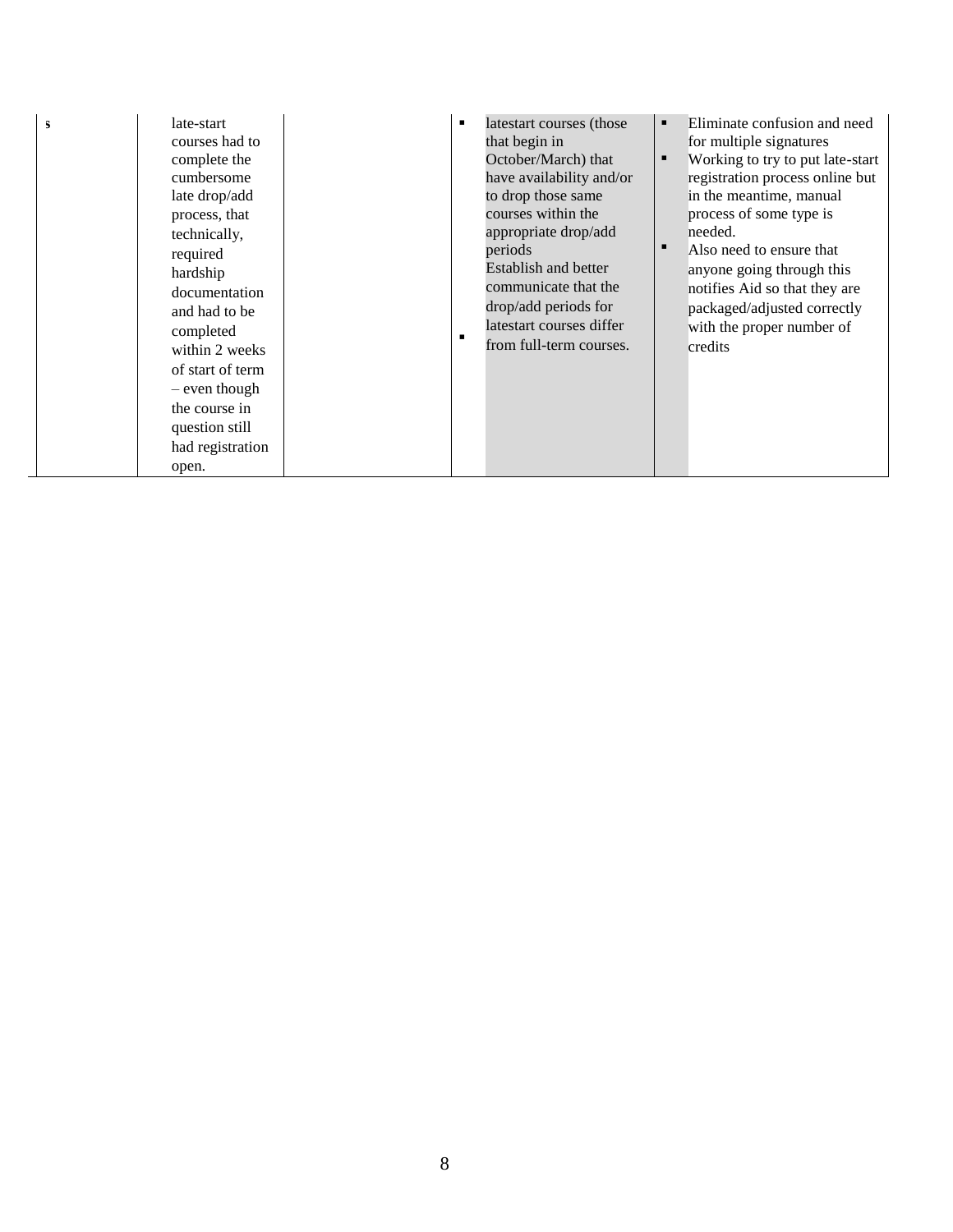| Withdrawal | $\blacksquare$<br>Currently, there | Same as policy.<br>$\blacksquare$ | $\blacksquare$<br>Change weeks/terms to   | Deadlines have to be<br>$\blacksquare$ |
|------------|------------------------------------|-----------------------------------|-------------------------------------------|----------------------------------------|
| Form/proce | are 3                              |                                   | % of Part of Term but                     | percentages and not actual             |
| <b>SS</b>  | withdrawal                         |                                   | keeping overall                           | weeks, and must reference              |
|            | periods that                       |                                   | timelines the same                        | course/Part of Term (not term)         |
|            | reference weeks                    |                                   | $\blacksquare$<br>Remove the hardship     | in order to serve our many             |
|            | of the course                      |                                   | withdrawal and make a                     | courses of differing lengths.          |
|            | $\blacksquare$<br>Regular          |                                   | separate process Have                     | Ξ<br>There is confusion about          |
|            | Withdrawal is                      |                                   | $\blacksquare$<br>one withdrawal form for | being able to withdraw for             |
|            | after drop/add                     |                                   | Regular and Late and                      | academic reasons and we                |
|            | and before                         |                                   | keep those processes                      | would like to make the                 |
|            | midterm &                          |                                   | and signatures for each                   | withdraw process more                  |
|            | requires                           |                                   | (as outlined under                        | streamlined and remove                 |
|            | instructor                         |                                   | current policy                            | hardship from at least this            |
|            | signature only                     |                                   | column)                                   | portion/form to make it clear          |
|            | and uses a W                       |                                   | п<br>In addition to                       | that students can withdraw for         |
|            | $\blacksquare$<br>grade            |                                   | recommending that                         | any reason up to the 75%               |
|            | Late                               |                                   | students consult with                     | point of the course (See               |
|            | Withdrawal is                      |                                   | their advisor, we are                     | hardship form.)                        |
|            | between                            |                                   | adding a student                          | п<br>With 6 (or more) academic         |
|            | midterm & last 4                   |                                   | verification section                      | colleges addressing hardship           |
|            | weeks and                          |                                   | where they confirm they                   | issues, it is not possible to be       |
|            | requires                           |                                   | have spoken with other                    | fair and consistent across the         |
|            | instructor and                     |                                   | offices around campus so                  | board - and currently, it              |
|            | chair signatures                   |                                   | the student is fully aware                | happens that a student who             |
|            | and uses either a                  |                                   | of the financial and other                | withdraws from 2 classes in 2          |
|            | $\blacksquare$<br>WP or WF         |                                   | consequences of this                      | different colleges are allowed         |
|            | Hardship                           |                                   | action.                                   | to withdraw in one and not             |
|            | Withdrawal is                      |                                   | $\blacksquare$<br>Clarifying that the     | another                                |
|            | last 4 weeks of                    |                                   | signature is verifying last               | н<br>Since students no longer          |
|            | term, requires                     |                                   | date of attendance and                    | receive a refund with course           |
|            | instructor, chair,                 |                                   | "grade" as opposed to                     | withdrawals at any stage, and          |
|            | and dean                           |                                   | approval. Confirm                         | they must still pay for the            |
|            | signatures and                     |                                   | withdrawals at this stage                 | course and have it appear on           |
|            | uses either a WP                   |                                   | should be guaranteed for                  | their transcript with no credit,       |
|            | or WF AND can                      |                                   | the student who follows                   | it was suggested during the            |
|            | only be used in                    |                                   |                                           | recent financial aid audit, that       |
|            |                                    |                                   | proper process and                        | there should not be obstacles          |
|            | documented                         |                                   | deadlines                                 | to withdrawing, and RAB felt           |
|            | hardship cases                     |                                   |                                           | that at least before hardship          |
|            |                                    |                                   |                                           |                                        |
|            |                                    |                                   |                                           | stage, withdrawals should be           |
|            |                                    |                                   |                                           | guaranteed.                            |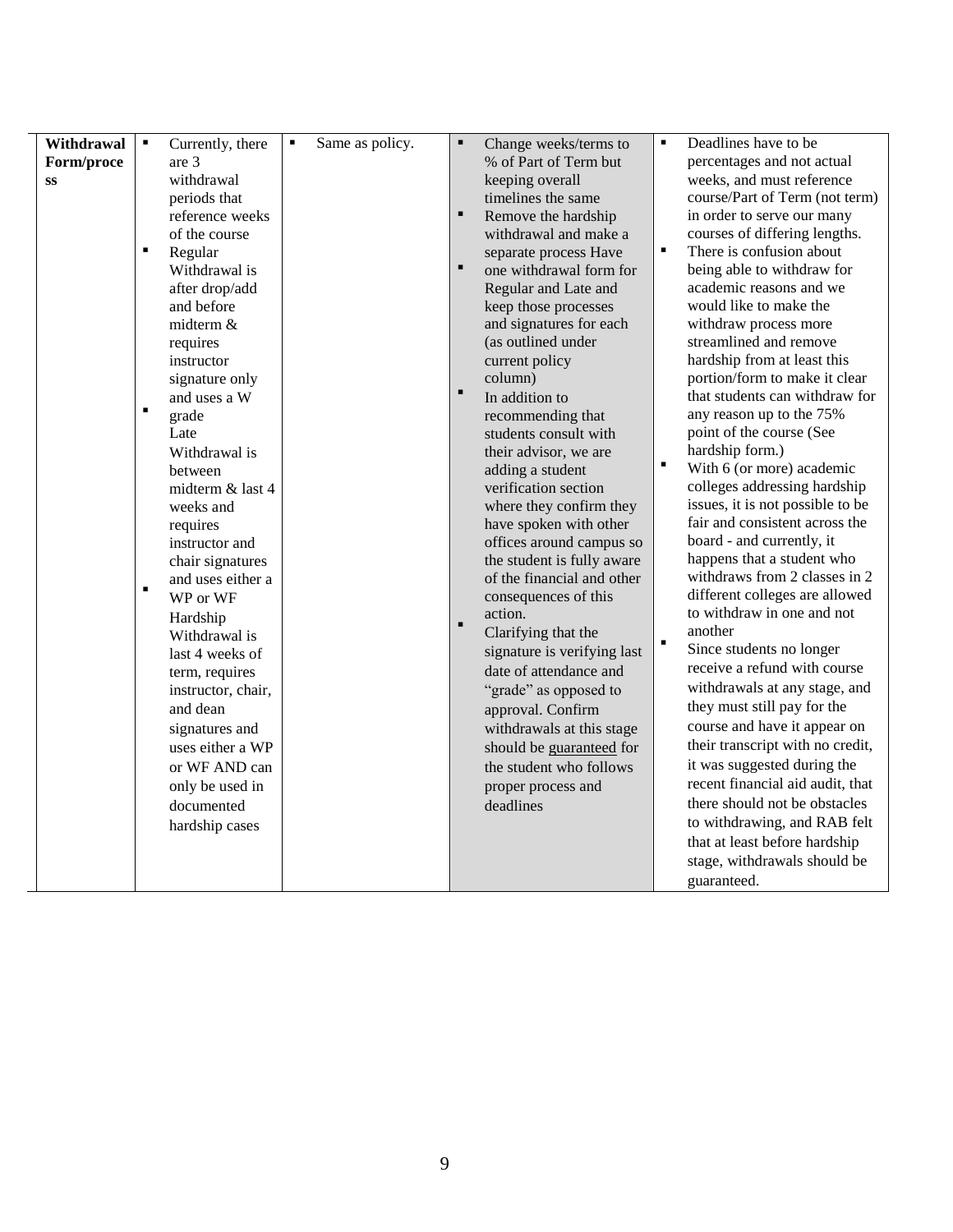| Hardship<br>Form/proce<br>SS                      | ٠ | Currently<br>hardship<br>withdrawal is<br>the final/latest<br>part of course<br>withdrawal-<br>which is<br>repasted below:<br>$\circ$<br>Hardsh<br>ip Withdrawal<br>is last 4<br>weeks of<br>term,<br>requires<br>instructor,<br>chair, and<br>dean<br>signatures<br>and uses<br>either a WP<br>or WF<br>AND can<br>only be<br>used in<br>documente<br>d hardship<br>cases | Ξ | Same as policy but<br>we often need<br>many exceptions<br>and often<br>documentation is<br>not attached or<br>there isn't<br>verifiable<br>documentation,<br>which puts<br>individual<br>academic colleges<br>in difficult position. | ٠<br>$\blacksquare$<br>$\blacksquare$ | Like withdrawal<br>period/process, use %<br>instead of weeks<br>Separate from<br>withdrawal process and<br>make it its own<br>yearround/term-long<br>process Have the<br>hardship form and<br>process managed<br>between the Registrar<br>and VP Student Life to<br>enable better/faster/more<br>consistent processing<br>Logging of forms/request<br>will take place to ensure<br>timelier completion of<br>entire process (course<br>and costs and aid)<br>adjustments) which is<br>necessary per aid audit<br>and for return of Title IV<br>funds which must be<br>done within 45 days | $\blacksquare$<br>٠<br>$\blacksquare$<br>٠<br>٠<br>٠ | Deadlines have to be<br>percentages and not actual<br>weeks, and must reference<br>course/Part of Term (not term)<br>in order to serve our many<br>courses of differing lengths.<br>By separating from the<br>withdrawal form, it will mean<br>fewer forms overall and less<br>confusion regarding when<br>documentation is and is not<br>needed<br>New process acknowledges<br>that hardship could occur at<br>any time (not just final 25% of<br>course/term) and we need to<br>provide more flexibility and<br>options to students<br>This change would make the<br>hardship process a one-stop<br>shop so that hardship cases are<br>evaluated fairly and<br>consistently across colleges by<br>having the same individual<br>(VP of Student Life) who<br>currently handles hardship<br>university/term withdrawals<br>manage the course withdrawal<br>process as well.<br>The above also allows us to<br>better streamline<br>coding/processing for<br>financial aid audit purposes<br>across both course and<br>university/term withdrawals<br>This change also removes<br>additional obstacles from the<br>course withdrawal process and<br>therefore, is again, more in<br>line with the financial aid |
|---------------------------------------------------|---|----------------------------------------------------------------------------------------------------------------------------------------------------------------------------------------------------------------------------------------------------------------------------------------------------------------------------------------------------------------------------|---|--------------------------------------------------------------------------------------------------------------------------------------------------------------------------------------------------------------------------------------|---------------------------------------|-------------------------------------------------------------------------------------------------------------------------------------------------------------------------------------------------------------------------------------------------------------------------------------------------------------------------------------------------------------------------------------------------------------------------------------------------------------------------------------------------------------------------------------------------------------------------------------------|------------------------------------------------------|----------------------------------------------------------------------------------------------------------------------------------------------------------------------------------------------------------------------------------------------------------------------------------------------------------------------------------------------------------------------------------------------------------------------------------------------------------------------------------------------------------------------------------------------------------------------------------------------------------------------------------------------------------------------------------------------------------------------------------------------------------------------------------------------------------------------------------------------------------------------------------------------------------------------------------------------------------------------------------------------------------------------------------------------------------------------------------------------------------------------------------------------------------------------------------------------------------------|
| requests<br>instructor requests<br>to practice is |   | <b>P/NC</b> grade $\blacksquare$ Only according $\blacksquare$ Registrar has<br>processed at<br>to established<br>after the 75% period, but<br>Only allowed to<br>often) up                                                                                                                                                                                                |   | the university/faculty<br>seem to be - which $-$<br>the published<br>policy deadline - request P/NC grades<br>(still only for eligible<br>to the end of the<br>course<br>10                                                          |                                       | Follow what the needs of $\blacksquare$<br>exceptions to be made even courses<br>to allow students to<br>would need to be updated by drop/add period<br>the Registrar in order for the<br>courses) but up to the<br>75% point of the course<br>Establish that, if for an<br>already guaranteed to the deadline, the P/NC is                                                                                                                                                                                                                                                               |                                                      | audit findings<br>Meet needs of faculty/students<br>Instructors could ask for list of eligible<br>consistently after according<br>because the student record request during<br>even (and<br>proper grade to be entered, we<br>believe 75% is the best $\blacksquare$<br>deadline eligible course, and<br>Most assume a P/NC is requested properly within<br>student                                                                                                                                                                                                                                                                                                                                                                                                                                                                                                                                                                                                                                                                                                                                                                                                                                            |